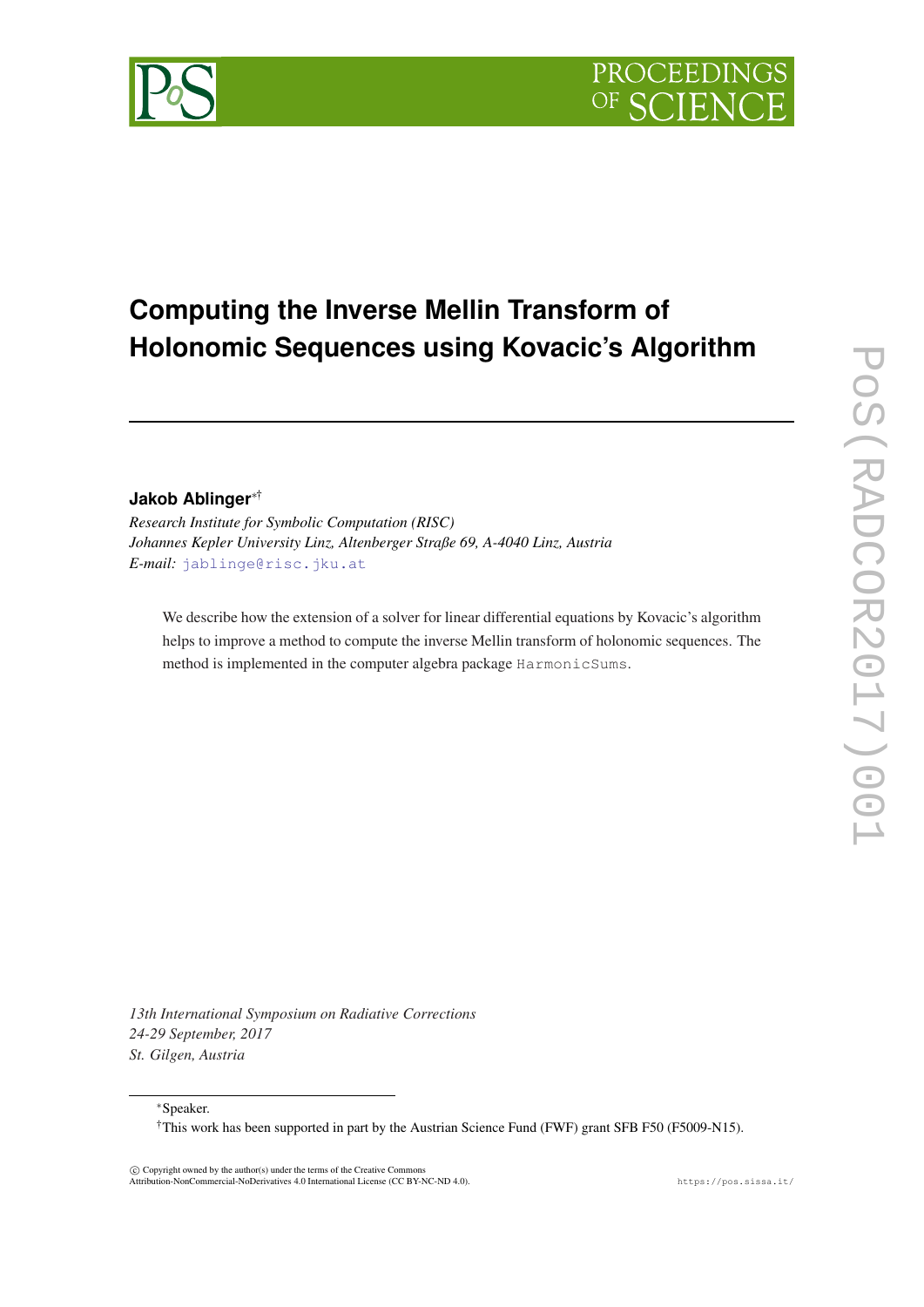## 1. Introduction

There have been several methods proposed to compute the inverse Mellin transform of special sequences, for instance in [[14\]](#page-7-0) an algorithm (using rewrite rules) to compute the inverse Mellin transform of harmonic sums was stated. This algorithm was extended in [[3](#page-6-0)] to generalized harmonic sums such as S-sums and cyclotomic sums. A different approach to compute inverse Mellin transforms of binomial sums was described in [\[4\]](#page-6-0). In [\[2\]](#page-6-0) a method to compute the inverse Mellin transform of general holonomic sequences was described. That method uses holonomic closure properties and was implemented in the computer algebra package HarmonicSums [[1](#page-6-0), [3,](#page-6-0) [5,](#page-6-0) [6,](#page-6-0) [7\]](#page-6-0). In the frame of the method a linear differential equation has to be solved. So far the differential equations solver of HarmonicSums was only able to find d'Alembertian solutions [[8\]](#page-6-0). Recently the solver was generalized and therefore more general inverse Mellin transforms can be computed.

In the following we repeat important definitions and properties (compare [\[2,](#page-6-0) [4,](#page-6-0) [11\]](#page-6-0)). Let  $\mathbb K$ be a field of characteristic 0. A function  $f = f(x)$  is called *holonomic* (or *D-finite*) if there exist polynomials  $p_d(x)$ ,  $p_{d-1}(x)$ ,...,  $p_0(x) \in \mathbb{K}[x]$  (not all  $p_i$  being 0) such that the following holonomic differential equation holds:

$$
p_d(x)f^{(d)}(x) + \dots + p_1(x)f'(x) + p_0(x)f(x) = 0.
$$
\n(1.1)

We emphasize that the class of holonomic functions is rather large due to its closure properties. Namely, if we are given two such differential equations that contain holonomic functions  $f(x)$ and  $g(x)$  as solutions, one can compute holonomic differential equations that contain  $f(x) + g(x)$ ,  $f(x)g(x)$  or  $\int_0^x f(y)dy$  as solutions. In other words any composition of these operations over known holonomic functions  $f(x)$  and  $g(x)$  is again a holonomic function  $h(x)$ . In particular, if for the inner building blocks  $f(x)$  and  $g(x)$  the holonomic differential equations are given, also the holonomic differential equation of  $h(x)$  can be computed.

Of special importance is the connection to recurrence relations. A sequence  $(f_n)_{n>0}$  with  $f_n \in \mathbb{K}$  is called holonomic (or *P-finite*) if there exist polynomials  $p_d(n), p_{d-1}(n), \ldots, p_0(n) \in \mathbb{K}[n]$  (not all  $p_i$  being 0) such that a holonomic recurrence

$$
p_d(n)f_{n+d} + \dots + p_1(n)f_{n+1} + p_0(n)f_n = 0 \tag{1.2}
$$

holds for all  $n \in \mathbb{N}$  (from a certain point on). In the following we utilize the fact that holonomic functions are precisely the generating functions of holonomic sequences: if  $f(x)$  is holonomic, then the coefficients  $f_n$  of the formal power series expansion

$$
f(x) = \sum_{n=0}^{\infty} f_n x^n
$$

form a holonomic sequence. Conversely, for a given holonomic sequence  $(f_n)_{n>0}$ , the function defined by the above sum (i.e., its generating function) is holonomic (this is true in the sense of formal power series, even if the sum has a zero radius of convergence). Note that given a holonomic differential equation for a holonomic function  $f(x)$  it is straightforward to construct a holonomic recurrence for the coefficients of its power series expansion. For a recent overview of this holonomic machinery and further literature we refer to [[11\]](#page-6-0). An additional property of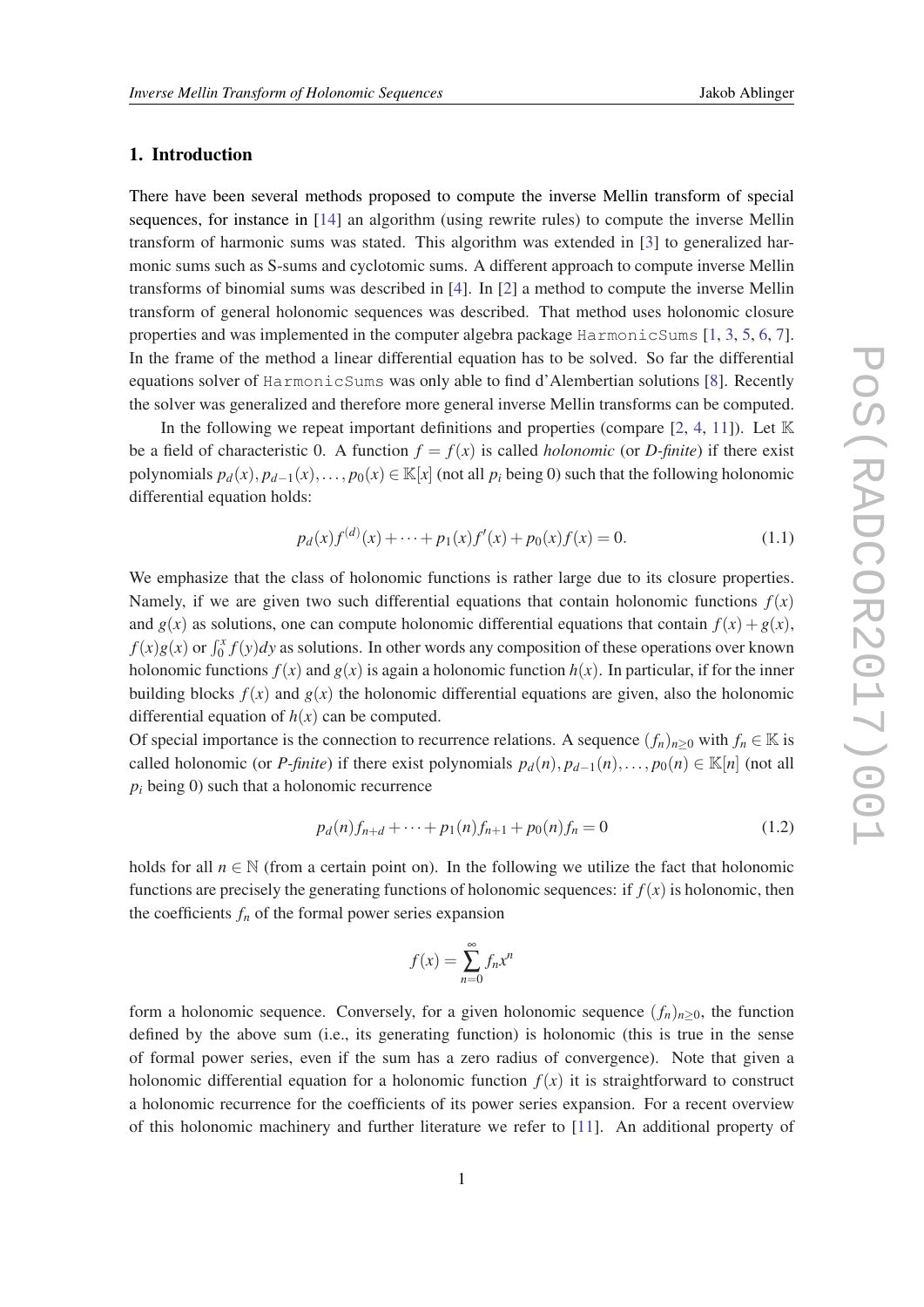holonomic functions was given for example in [[2](#page-6-0)] and [\[4](#page-6-0)]: if the Mellin transform of a holonomic function

$$
\mathbf{M}[f(x)](n) := \int_0^1 x^n f(x) dx = F(n).
$$
 (1.3)

of a holonomic function is defined i.e., the integral  $\int_0^1 x^n f(x) dx$  exists, then it is a holonomic sequence. Conversely, if the Mellin transform  $\mathbf{M}[f(x)](n)$  of a function  $f(x)$  is holonomic, then also the function  $f(x)$  is holonomic. In this article we will report an extension of HarmonicSums based on Kovacic's algorithm [[12\]](#page-7-0) that supports the user to calculate the inverse Mellin transform in terms of iterated integrals that exceed the class of d'Alembertian solutions.

The paper is organized as follows. In Section 2 we revisit the method to compute the inverse Mellin transform of holonomic functions from [\[2\]](#page-6-0), while in Section [3](#page-3-0) we explain the generalization of the method and in Section [4](#page-4-0) we give some examples.

#### 2. The Inverse Mellin Transform of Holonomic Sequences

In the following, we deal with the following problem:

Given a holonomic sequence  $F(n)$ .

Find, whenever possible, a holonomic function  $f(x)$  such that for all  $n \in \mathbb{N}$  (from a certain point on) we have

$$
\mathbf{M}[f(x)](n) = F(n).
$$

In [[2](#page-6-0)] a procedure was described to compute a differential equation for  $f(x)$  given a holonomic recurrence for  $\mathbf{M}[f(x)](n)$ . Given this procedure the following method to compute the inverse Mellin transform of holonomic sequences was proposed in [[2](#page-6-0)]:

- 1. Compute a holonomic recurrence for  $\mathbf{M}[f(x)](n)$ .
- 2. Use the method mentioned above to compute a holonomic differential equation for  $f(x)$ .
- 3. Compute a linear independent set of solutions of the holonomic differential equation (using HarmonicSums).
- 4. Compute initial values for  $\mathbf{M}[f(x)](n)$ .
- 5. Combine the initial values and the solutions to get a closed form representation for  $f(x)$ .

In our applications we usually apply this method on expressions in terms of nested sums, however as long as there is a method to compute the holonomic recurrence for a given expression (i.e., item 1 can be performed) this proposed method can be used. Another possible input would be a holonomic recurrence together with sufficient initial values. Note that until recently HarmonicSums could find all solutions of holonomic differential equations that can be expressed in terms of iterated integrals over hyperexponential alphabets [\[4,](#page-6-0) [9](#page-6-0), [10,](#page-6-0) [13\]](#page-7-0); these solutions are called d'Alembertian solutions [[8\]](#page-6-0). Hence as long as such solutions were sufficient to solve the differential equation in item 3 we succeeded to compute  $f(x)$ . In case d'Alembertian solutions do not suffice to solve the differential equation in item 3, we have to extend the solver for differential equations.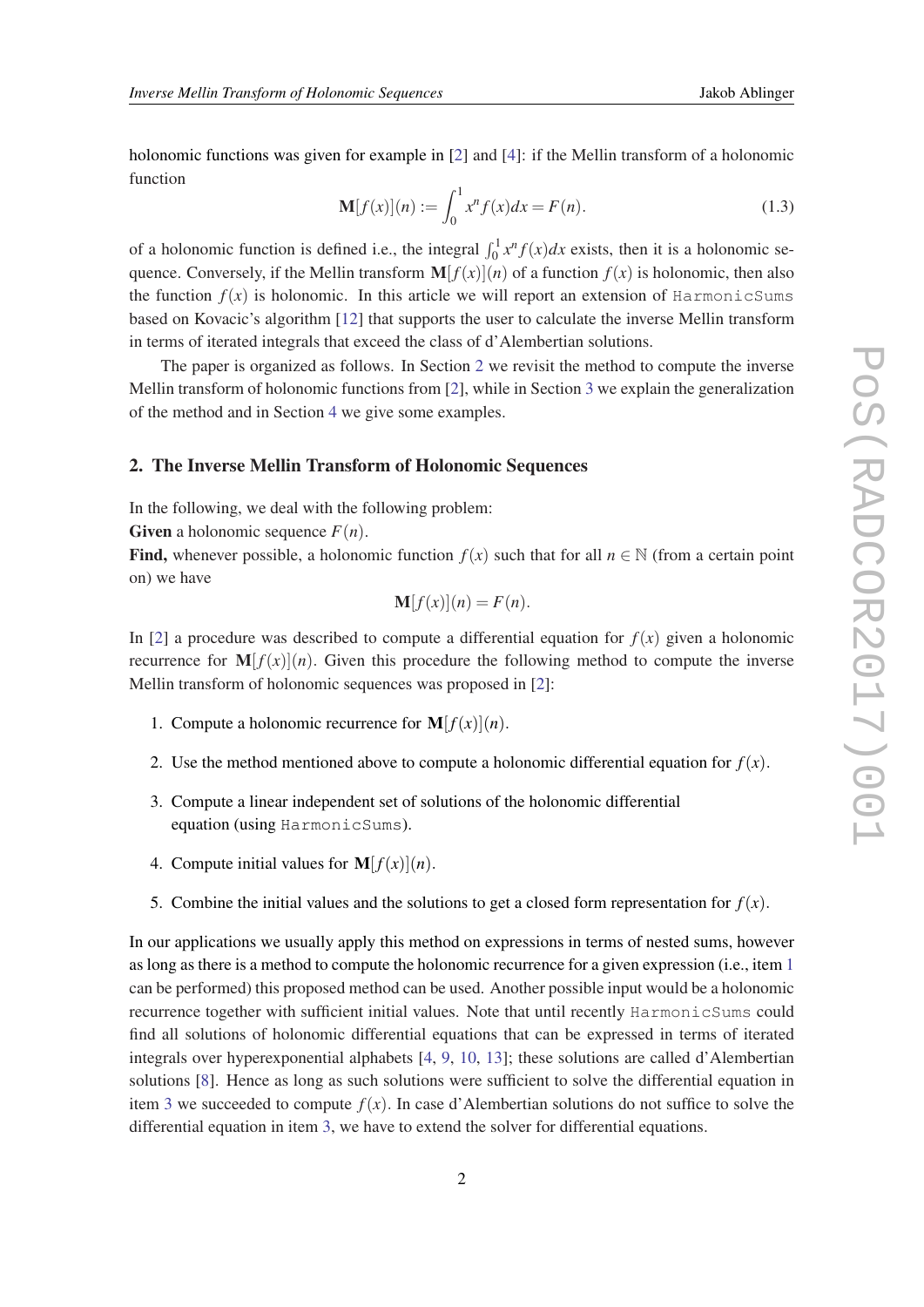#### <span id="page-3-0"></span>3. Beyond d'Alembertian solutions of linear differential equations

Until recently only d'Alembertian solutions of linear differential equations could be found in using HarmonicSums (compare [\[2\]](#page-6-0)), but in order to treat more general problems the differential equation solver had to be extended. In [[12\]](#page-7-0) an algorithm to solve second order linear homogeneous differential equations is described. We will refer to this algorithm as Kovacic's algorithm. Consider the *holonomic* differential equation ( $p_i(x) \in \mathbb{C}[x]$ )

$$
p_2(x)f''(x) + p_1(x)f'(x) + p_0(x)f(x) = 0.
$$
\n(3.1)

Kovacic's algorithm decides whether (3.1)

- has a solution of the form  $e^{\int \omega}$  where  $\omega \in \mathbb{C}(x)$ ;
- has a solution of the form  $e^{\int \omega}$  where  $\omega$  is algebraic over  $\mathbb{C}(x)$  of degree 2 and the previous case does not hold;
- all solutions are algebraic over  $\mathbb{C}(x)$  and the previous cases do not hold;
- has no such solutions;

and finds the solutions if they exist. Note that the solutions Kovacic's algorithm can find are called Liouvillian solutions [[10\]](#page-6-0). In case Kovacic's algorithm finds a solution, it is straightforward to compute a second solution which will again be Liouvillian. This algorithm was implemented in HarmonicSums.

Example 1. Consider the following differential equation:

$$
\left(4x\left(40-891x+1701x^2\right)+9x^2\left(32-376x+459x^2\right)D_x+18x^3\left(4-31x+27x^2\right)D_x^2\right)f(x)=0,
$$

with the implementation of Kovacic's algorithm in HarmonicSums we find the following two solutions:

$$
f_1(x) = -\frac{\sqrt{10 - 6\sqrt{1 - x} - x\sqrt[6]{2 + 2\sqrt{1 - x} - x}}}{\sqrt{(1 - x)^3 \sqrt[3]{x^5}(-4 + 27x)}},
$$

$$
f_2(x) = -\frac{\sqrt{10 + 6\sqrt{1 - x} - x\sqrt[6]{2 - 2\sqrt{1 - x} - x}}}{\sqrt{(1 - x)^3 \sqrt[3]{x^5}(-4 + 27x)}}.
$$

#### 3.1 Composing solutions

Suppose we are given the linear differential equation  $(q_i, p_i \in \mathbb{C}[x]; d > 0)$ 

$$
(q_d(x)D_x^d + \dots + q_0(x)) f(x) = 0,
$$
\n(3.2)

which factorizes linearly into *d* first-order factors. Then this yields *d* linearly independent solutions of the form

$$
f_1(x), f_1(x) \int \frac{f_2(x)}{f_1(x)} dx, f_1(x) \int \frac{f_2(x)}{f_1(x)} \int \frac{f_3(x)}{f_2(x)} dx dx, \dots, f_1(x) \int \frac{f_2(x)}{f_1(x)} \dots \int \frac{f_d(x)}{f_{d-1}(x)} dx \dots dx,
$$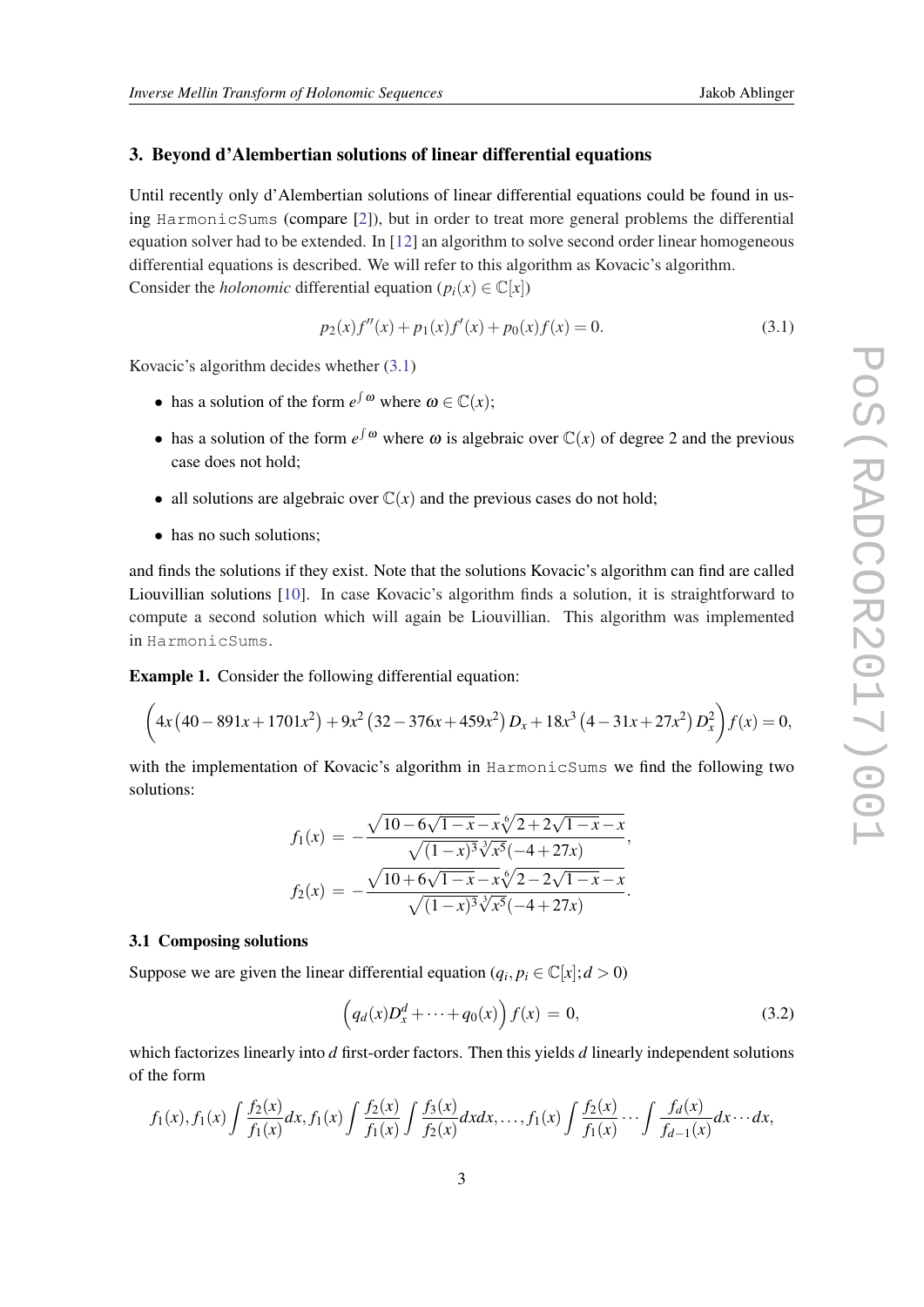<span id="page-4-0"></span>where the  $f_i$  are hyperexponential functions (i.e.,  $\frac{D_x f_i(x)}{f_i(x)} \in \mathbb{K}(x)^*$ ). These solutions are also called d'Alembertian solutions of [\(3.2\)](#page-3-0), compare [[13,](#page-7-0) [8\]](#page-6-0).

Now suppose that a given differential equation does not factorize linearly, but contains in between second-order factors, which can be solved, e.g., by Kovacic's algorithm. Let the following differential equation correspond to a second order factor:

$$
(p_2(x)D_x^2 + p_1(x)D_x + p_0(x)) f(x) = 0,
$$
\n(3.3)

then we can compose the solutions of the first order and second order factors as follows. Let  $s(x)$ be solution of ([3.2](#page-3-0)) and let  $g_1(x)$  and  $g_2(x)$  be solutions of (3.3). Then

$$
s(x)
$$
,  $s(x) \int \frac{g_1(x)}{s(x)} dx$  and  $s(x) \int \frac{g_2(x)}{s(x)} dx$ 

are solutions of

$$
(p_2(x)D_x^2 + p_1(x)D_x + p_0(x))\left(q_d(x)D_x^d + \cdots + q_0(x)\right)f(x) = 0.
$$

In addition, if we define  $w(x) := p_2(x)(g'_1(x)g_2(x) - g_1(x)g'_2(x))$  then

$$
g_1(x)
$$
,  $g_2(x)$  and  $g_1(x) \int s(x)w(x)g_2(x)dx - g_2(x) \int s(x)w(x)g_1(x)dx$ 

are solutions of

$$
(q_d(x)D_x^d + \dots + q_0(x))(p_2(x)D_x^2 + p_1(x)D_x + p_0(x)) f(x) = 0.
$$

## 4. Examples

Example 2. We want to compute the inverse Mellin transform of

$$
f_n := \left(\frac{4}{27}\right)^n \binom{3n}{n}.
$$

We find that

$$
-2(3n+1)(3n+2)f_n+9(n+1)(2n+1)f_{n+1}=0,
$$

which leads to the differential equation

$$
(27x-4)f(x) + 9x(7x-4)f'(x) + 18x2(x-1)f''(x) = 0,
$$

for which we find with the help of Kovacic's algorithm the general solution

$$
s(x) = c_1 \frac{\sqrt[6]{2 + 2\sqrt{1 - x} - x}}{\sqrt{1 - x} \sqrt[3]{x^2}} + c_2 \frac{\sqrt[6]{2 - 2\sqrt{1 - x} - x}}{\sqrt{1 - x} \sqrt[3]{x^2}},
$$

for some constants  $c_1$  and  $c_2$ . In order to determine these constants we compute

$$
\int_0^1 x^1 s(x) dx = \frac{1}{9} c_1 \left( -3 + \frac{8\pi}{\sqrt{3}} + 8\log(2) \right) + \frac{1}{9} c_2 \left( 3 + \frac{8\pi}{\sqrt{3}} - 8\log(2) \right),
$$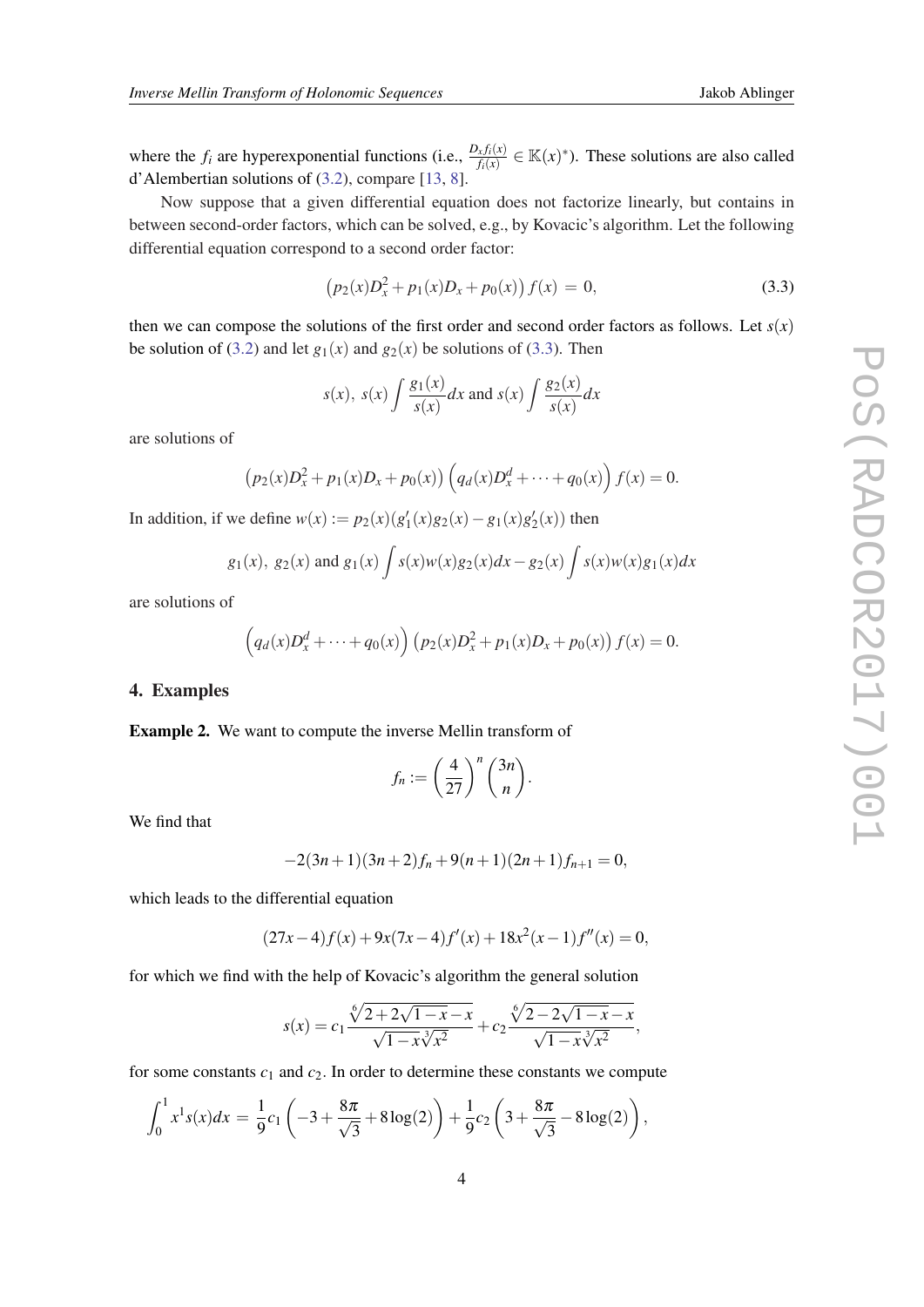$$
\int_0^1 x^2 s(x) dx = \frac{1}{486} c_1 \left( -147 + \frac{320\pi}{\sqrt{3}} + 320\log(2) \right) + \frac{1}{486} c_2 \left( 147 + \frac{320\pi}{\sqrt{3}} - 320\log(2) \right).
$$

Since  $f_1 = 4/9$  and  $f_2 = 80/243$  we can deduce that  $c_1 = c_2 =$  $\sqrt{3}$  $\frac{\sqrt{3}}{4\pi}$  and hence

$$
f_n = \frac{\sqrt{3}}{4\pi} \mathbf{M} \left[ \frac{\sqrt[6]{2 - 2\sqrt{1 - x} - x} + \sqrt[6]{2 + 2\sqrt{1 - x} - x}}{\sqrt{1 - x^2}} \right] (n).
$$

Example 3. During the Computation of the inverse Mellin transform of

$$
\sum_{i=1}^{n} \binom{3i}{i} \frac{1}{i}
$$

we have to solve the following differential equation:

$$
0 = 27(27x-4)f(x) + (4131x^2 - 2160x + 16) f'(x) + 9x (351x^2 - 298x + 16) f''(x)
$$
  
+18(x-1)x<sup>2</sup>(27x-4)f<sup>(3)</sup>(x).

We are able to find the general solution of that differential equation using HarmonicSums:

$$
c_1 \frac{1}{27x-4} + c_2 \frac{\int_0^x \frac{1}{(1-\sqrt{1-\tau})^{2/3} \sqrt[3]{1+\sqrt{1-\tau}} \sqrt{1-\tau}} d\tau}{27x-4} + c_3 \frac{\int_0^x \frac{1}{\sqrt[3]{1-\sqrt{1-\tau}} (1+\sqrt{1-\tau})^{2/3} \sqrt{1-\tau}} d\tau}{27x-4}.
$$

Given this general solution we find:

$$
\sum_{i=1}^{n} {3i \choose i} \frac{1}{i} = \left(\frac{27}{4}\right)^{n+1} \left(4 \int_{0}^{1} \left(x^{n} - \frac{4^{n}}{27^{n}}\right) \frac{1}{27x - 4} dx \n- \frac{\sqrt{3}}{\pi} \int_{0}^{1} \left(x^{n} - \frac{4^{n}}{27^{n}}\right) \frac{\int_{0}^{x} \frac{1}{\sqrt[3]{1 - \sqrt{1 - \tau} \left(1 + \sqrt{1 - \tau}\right)^{2/3} \sqrt{1 - \tau}} d\tau}{27x - 4} dx \n- \frac{\sqrt{3}}{\pi} \int_{0}^{1} \left(x^{n} - \frac{4^{n}}{27^{n}}\right) \frac{\int_{0}^{x} \frac{1}{\sqrt[3]{1 + \sqrt{1 - \tau} \left(1 - \sqrt{1 - \tau}\right)^{2/3} \sqrt{1 - \tau}} d\tau}{27x - 4} dx\right).
$$

Finally, we list several examples that could be computed using HarmonicSums:

Example 4.

$$
\binom{4n}{2n} = 16^n \frac{1}{2\sqrt{2}\pi} \int_0^1 \frac{x^n (1 + \sqrt{x} + \sqrt{x - 1})}{\sqrt{\sqrt{x} + \sqrt{x - 1}} \sqrt{1 - x} x^{\frac{3}{4}}} dx,
$$
  

$$
\frac{1}{n\binom{4n}{2n}} = \frac{1}{16^n \sqrt{2}} \int_0^1 \frac{x^n (1 + \sqrt{x - 1} + \sqrt{x})}{\sqrt{\sqrt{x - 1}} \sqrt{x} \sqrt{1 - x} x} dx,
$$
  

$$
\frac{1}{n\binom{3n}{n}} = \frac{\left(\frac{4}{27}\right)^n}{\sqrt{3}} \int_0^1 \frac{x^n \left(1 + \left(\sqrt{x - 1} + \sqrt{x}\right)^{2/3}\right)}{\sqrt[3]{\sqrt{x - 1}} \sqrt{x} \sqrt{1 - x} x} dx,
$$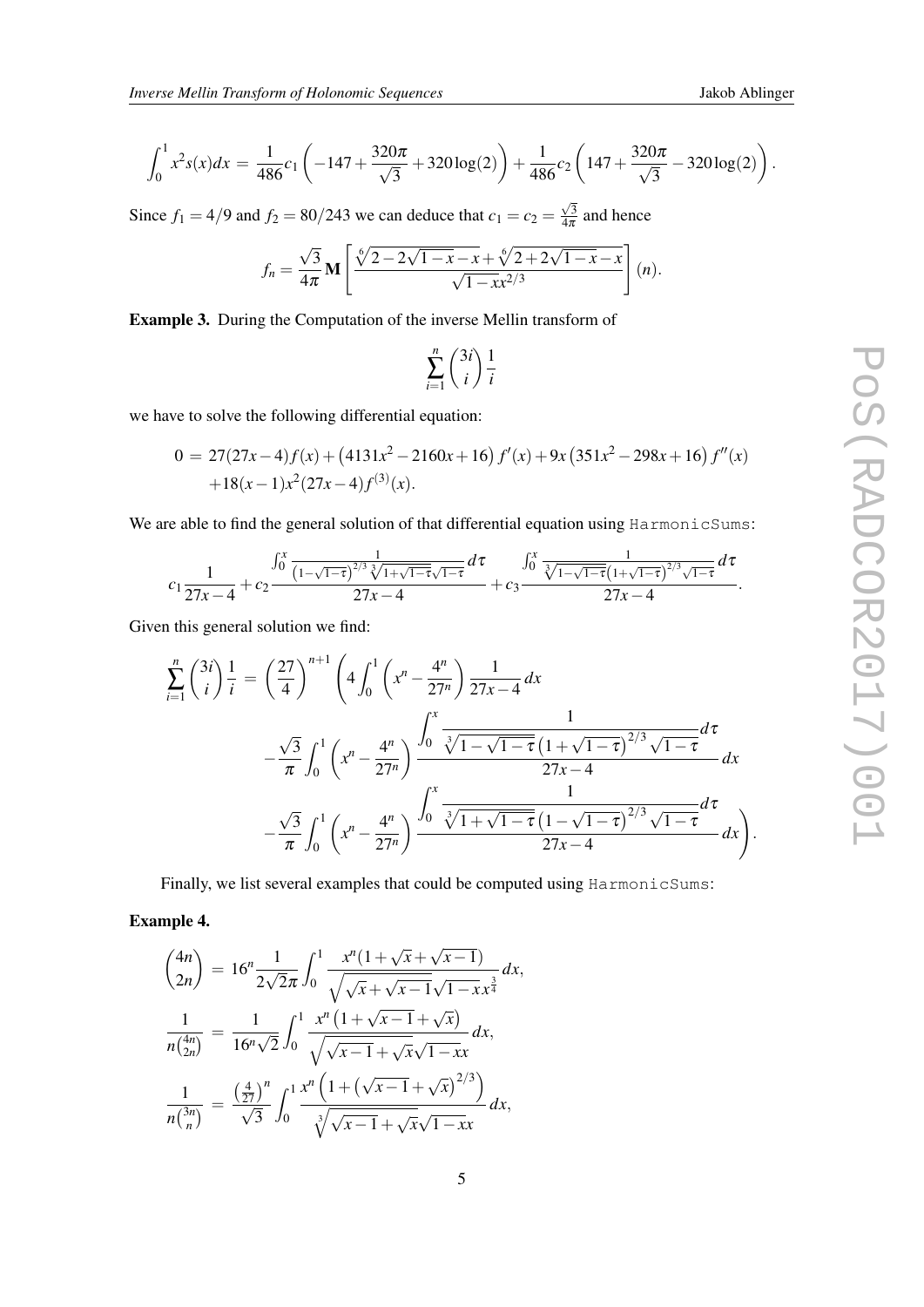<span id="page-6-0"></span>
$$
\sum_{i=1}^{n} {3i \choose i} = \frac{\sqrt{3} \left(\frac{27}{4}\right)^{n+1}}{\pi} \int_{0}^{1} \frac{\left(x^{n} - \left(\frac{4}{27}\right)^{n}\right) \left(\left(\sqrt[6]{2 - 2\sqrt{1 - x} - x} + \sqrt[6]{2 + 2\sqrt{1 - x} - x}\right) \sqrt[3]{x}\right)}{\sqrt{1 - x}(27x - 4)} dx,
$$
\n
$$
\sum_{i=1}^{n} {4i \choose 2i} \frac{1}{i} = 16^{n+1} \left(\frac{\sqrt{2}}{4\pi} \int_{0}^{1} \frac{x^{n} - 16^{-n}}{1 - 16x} \int_{0}^{x} \frac{1 + \sqrt{y - 1} + \sqrt{y}}{\sqrt{y - 1} + \sqrt{y}\sqrt{1 - y}y^{3/4}} dy dx - \int_{0}^{1} \frac{x^{n} - 16^{-n}}{1 - 16x} dx\right)
$$
\n
$$
\sum_{i=1}^{n} {3i \choose i} \frac{1}{i^{2}} = {27 \choose 4}^{n+1} \left(\frac{\sqrt{3}}{\pi} \int_{0}^{1} \frac{x^{n} - \left(\frac{4}{27}\right)^{n}}{27x - 4} \int_{0}^{x} \frac{1}{y} \int_{0}^{y} \frac{\sqrt[3]{1 - \sqrt{1 - z}} + \sqrt[3]{1 + \sqrt{1 - z}}}{\sqrt{1 - z}z^{2/3}} dz dy dx, -4 \int_{0}^{1} \frac{x^{n} - \left(\frac{4}{27}\right)^{n}}{27x - 4} \log(x) dx - 4 \log\left(\frac{27}{4}\right) \int_{0}^{1} \frac{x^{n} - \left(\frac{4}{27}\right)^{n}}{27x - 4} dx.
$$

#### Acknowledgements

I want to thank C. Schneider, C. Raab and J. Blümlein for useful discussions.

### References

- [1] J. Ablinger, *The package HarmonicSums: Computer Algebra and Analytic aspects of Nested Sums*, PoS LL 2014 (2014) 019 [arXiv:1407.6180 [cs.SC]].
- [2] J. Ablinger, *Inverse Mellin Transform of Holonomic Sequences*, PoS LL 2016 (2016) 067 [arXiv:1606.02845 [cs.SC]].
- [3] J. Ablinger, *Computer Algebra Algorithms for Special Functions in Particle Physics*, *PhD Thesis, J. Kepler University Linz*, 2012. arXiv:1305.0687 [math-ph].
- [4] J. Ablinger, J. Blümlein, C. G. Raab and C. Schneider, *Iterated Binomial Sums and their Associated Iterated Integrals*, J. Math. Phys. 55 (2014) 112301 doi:10.1063/1.4900836 [arXiv:1407.1822 [hep-th]].
- [5] J. Ablinger, J. Blümlein and C. Schneider, *Harmonic Sums and Polylogarithms Generated by Cyclotomic Polynomials*, J. Math. Phys. 52 (2011) 102301 doi:10.1063/1.3629472 [arXiv:1105.6063 [math-ph]].
- [6] J. Ablinger, J. Blümlein and C. Schneider, *Analytic and Algorithmic Aspects of Generalized Harmonic Sums and Polylogarithms*, J. Math. Phys. 54 (2013) 082301 doi:10.1063/1.4811117 [arXiv:1302.0378 [math-ph]].
- [7] J. Ablinger, *A Computer Algebra Toolbox for Harmonic Sums Related to Particle Physics*, arXiv:1011.1176 [math-ph].
- [8] S.A. Abramov and M. Petkovšek, *D'Alembertian solutions of linear differential and difference equations*, in proceedings of *ISSAC'94*, ACM Press, 1994.
- [9] M. Bronstein, *Linear Ordinary Differential Equations: breaking through the order 2 barrier*, in proceedings of *ISSAC'92*, ACM Press, 1992.
- [10] P.A. Hendriks and M.F. Singer, *Solving difference equations in finite terms*, *J. Symbolic Comput.* 27, 1999.
- [11] M. Kauers and P. Paule, *The Concrete Tetrahedron*, Text and Monographs in Symbolic Computation, Springer, Wien, 2011.